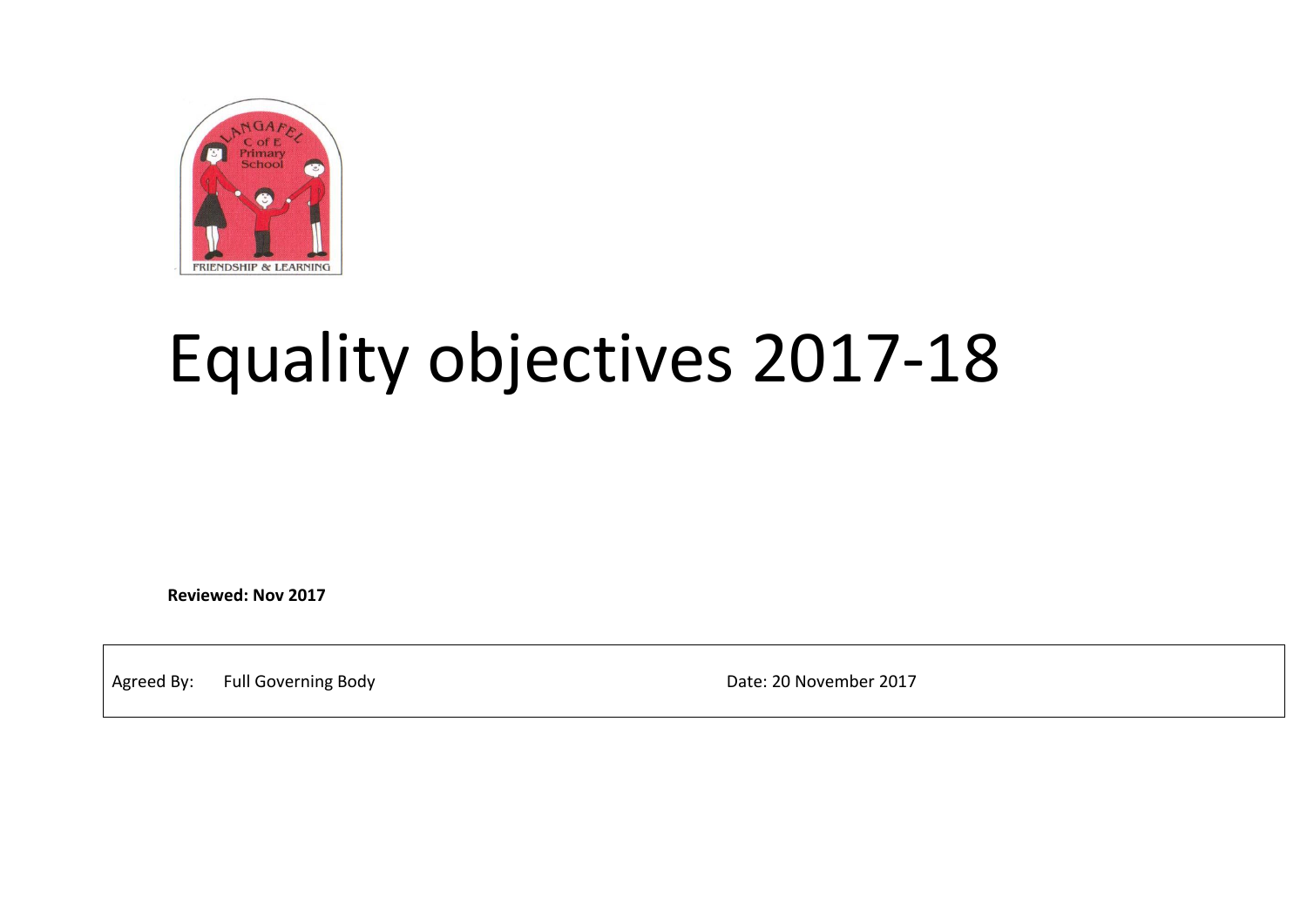

| <b>Actions</b>                                                                                                                                                                                                               | <b>Planned Activities to Support</b><br><b>Green complete Blue started</b>                                                                                                                                                                                                                                                                                                                                                                                                                                                                                                                                                                                                                                                                                                                                                                         | Lead       | <b>Resources &amp; Costs</b>                                                                                                                                    |
|------------------------------------------------------------------------------------------------------------------------------------------------------------------------------------------------------------------------------|----------------------------------------------------------------------------------------------------------------------------------------------------------------------------------------------------------------------------------------------------------------------------------------------------------------------------------------------------------------------------------------------------------------------------------------------------------------------------------------------------------------------------------------------------------------------------------------------------------------------------------------------------------------------------------------------------------------------------------------------------------------------------------------------------------------------------------------------------|------------|-----------------------------------------------------------------------------------------------------------------------------------------------------------------|
| To reduce the % gap between boys and girls<br>attainment to below national figures by raising the<br>attainment of boys through analysing and adapting<br>the curriculum and raising expecations and<br>aspirations for all. | In depth analysis of where the biggest<br>$\mathbf{1}$ .<br>gaps are (which subjects, which<br>skills/concepts, which behaviours.)<br>2. Agree on % of gap to reduce for each year<br>group/subject<br>Monitor initiatives and trials and agree<br>3.<br>which will be spread throughout the<br>phases.<br>Book Lego and K'nex challenges<br>4.<br>Research EFA projects and results.<br>5.<br>Ensure Staff self-aware of the boys who<br>6.<br>did not achieve expected in their<br>phase/class.<br>7. Monitor how marking/feedback is being<br>used to close the gap with the boys.<br>Monitor how provision maps are focused<br>8.<br>on these named children.<br>Subject leaders to monitor planning with<br>9.<br>gender divide in mind.<br>10. Phase Leaders to monitor and challenge<br>their team about the progress of named<br>children. | <b>SLT</b> | Lego and K'nex<br>challenges approx.<br>£900<br>Staff meeting time<br>Phase meeting time<br>HP to be released as<br>required £180 per day<br>Staff meeting time |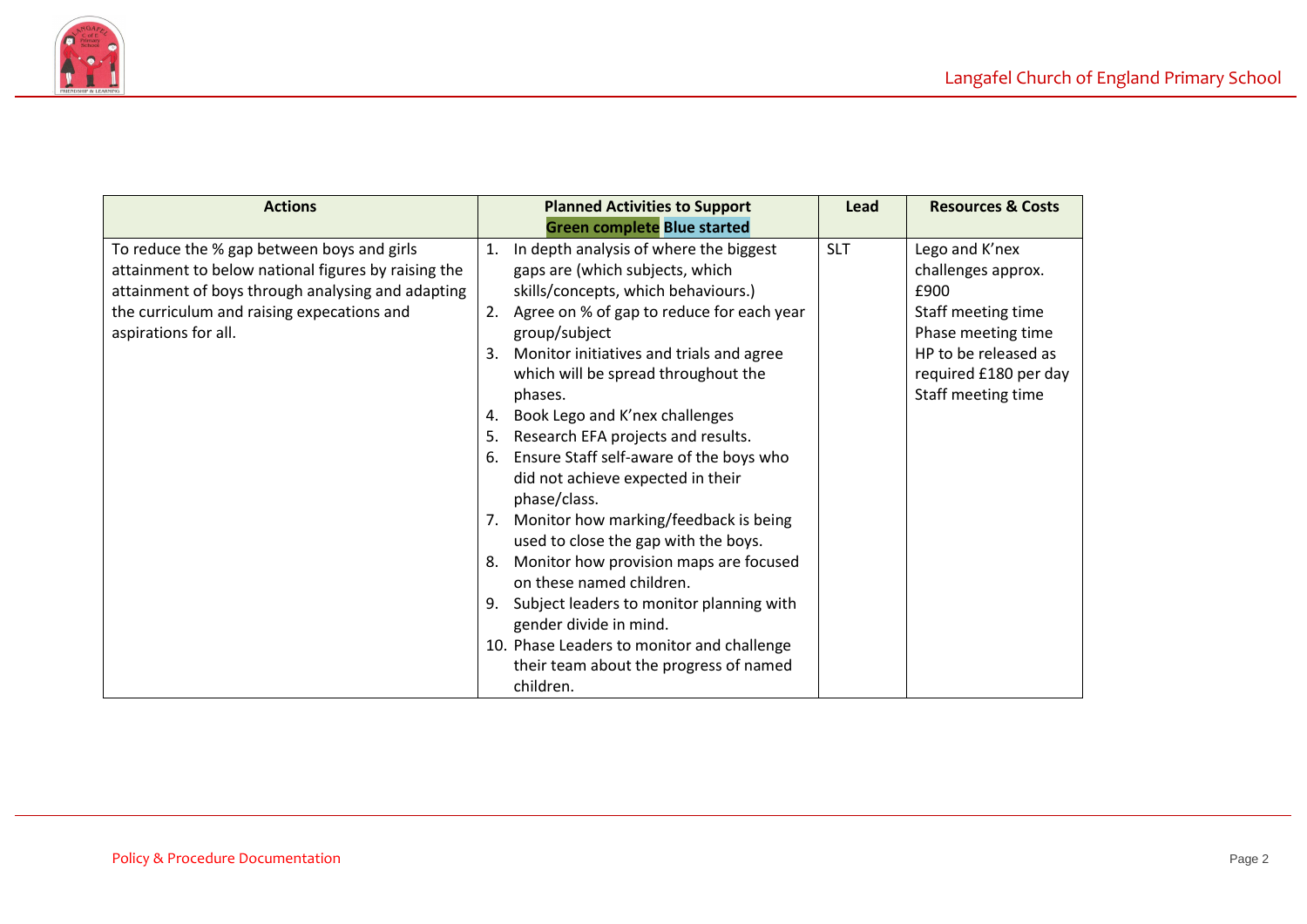

|                                                     |    | 11. GT to share data and graphs highlighting   |            |                        |
|-----------------------------------------------------|----|------------------------------------------------|------------|------------------------|
|                                                     |    | gender issues in school.                       |            |                        |
|                                                     |    | 12. Staff and phases to be mindful when        |            |                        |
|                                                     |    | completing planning.                           |            |                        |
|                                                     |    | 13. HP to be available for planned outdoor     |            |                        |
|                                                     |    | activities linked to curriculum learning.      |            |                        |
|                                                     |    | 14. Time to be planned into staff meetings for |            |                        |
|                                                     |    | people to share successes and                  |            |                        |
|                                                     |    | experiences.                                   |            |                        |
| To reduce the number of racist, cultural and        |    | 1. Ensure all recording paperwork includes     | GT         | Time for reporting,    |
| religious incidences                                |    | relevant information                           |            | planning and collating |
|                                                     |    | 2. Record all incidences on online portal      |            | Collective worship and |
|                                                     | 3. | Improve teaching about equality through        |            | <b>PSHE time</b>       |
|                                                     |    | collective worship and PSHE                    |            |                        |
|                                                     | 4. | Ensure the behaviour policy clearly states     |            |                        |
|                                                     |    | what is not accepted and the                   |            |                        |
|                                                     |    | consequences that will follow.                 |            |                        |
|                                                     | 5. | Update the Anti bullying policy to ensure      |            |                        |
|                                                     |    | it is clear to all stakeholders what is        |            |                        |
|                                                     |    | expected.                                      |            |                        |
| Ensure the school is DDA compliant and all          |    | 1. Resource EYFS area for children in          | <b>AEN</b> | Cost for               |
| disabled pupils, parents and staff have appropriate |    | wheelchairs.                                   | leader     | building/access work   |
| adjustments made.                                   |    | 2. Re floor disabled toilet in entrance        |            | as required            |
|                                                     | 3. | When re decorating the school ensure           |            | Training costs for     |
|                                                     |    | colours reduce visual stress                   |            | courses                |
|                                                     |    | 4. Carry out pressure risk assessments for     |            | Time for risk          |
|                                                     |    | staff when needed.                             |            | assessments/OHR etc.   |
|                                                     |    | 5. Ensure staff have access to and             |            |                        |
|                                                     |    | information about support services such        |            |                        |
|                                                     |    | as counselling.                                |            |                        |
|                                                     | 6. | Contact access to work and make referrals      |            |                        |
|                                                     |    | to Occupational Health where needed.           |            |                        |